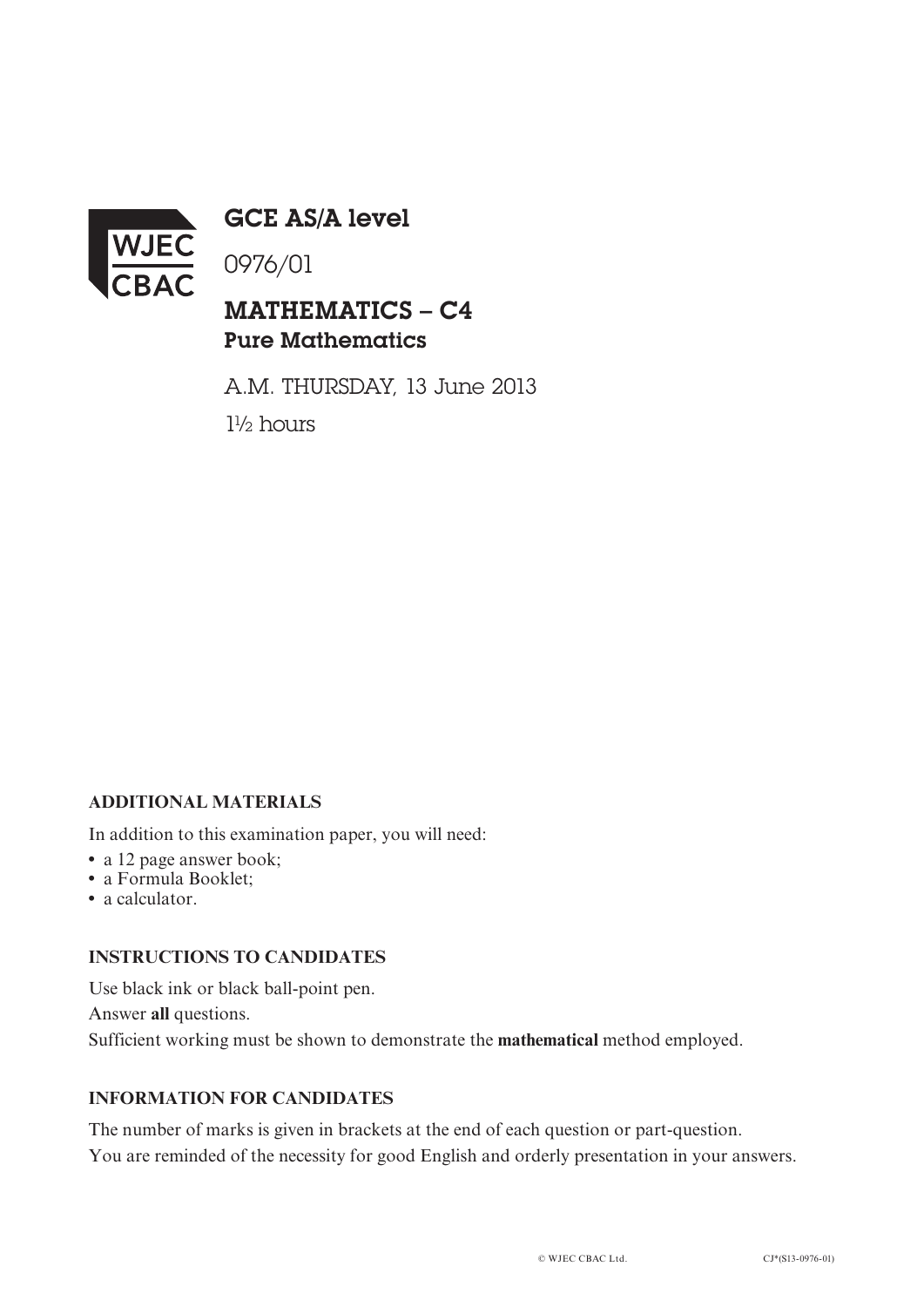**1.** The function *f* is defined by

$$
f(x) = \frac{6 + x - 9x^2}{x^2(x + 2)}.
$$

- (*a*) Express  $f(x)$  in terms of partial fractions. [4]
- *(b)* Using your result to part *(a)*,
	- (i) find an expression for  $f'(x)$ ,
	- (ii) verify that  $f(x)$  has a stationary value when  $x = 2$ . [3]
- **2.** Find the equation of the normal to the curve

$$
x^3 - 2xy^2 + y^3 = 5
$$
  
at the point (2, 1). [5]

**3.** *(a)* Find all values of  $\theta$  in the range  $0^{\circ} \le \theta \le 360^{\circ}$  satisfying

$$
8\cos 2\theta + 6 = \cos^2 \theta + \cos \theta. \tag{6}
$$

(b) Express  $\sqrt{15} \cos\theta - \sin\theta$  in the form  $R\cos(\theta + \alpha)$ , where *R* and  $\alpha$  are constants with  $R > 0$  and  $0^{\circ} < \alpha < 90^{\circ}$ . Hence find all values of  $\theta$  in the range  $0^{\circ} \le \theta \le 360^{\circ}$  satisfying

$$
\sqrt{15}\cos\theta - \sin\theta = 3. \tag{6}
$$

- **4.** The region *R* is bounded by the curve  $y = \sin 2x$ , the *x*-axis and the lines  $x = \frac{\pi}{6}$ ,  $x = \frac{\pi}{2}$ . Find the volume generated when *R* is rotated through four right angles about the *x*-axis. Give your answer correct to three decimal places. [5] 6 π 2
- **5.** *(a)* (i) Expand  $(1 + 6x)^{\frac{1}{3}}$  in ascending powers of *x* up to and including the term in  $x^2$ . (ii) State the range of values of  $x$  for which your expansion is valid.  $[3]$ 3
	- *(b)* Use your expansion in part *(a)* to find an approximate value for one root of the equation

$$
2(1+6x)^{\frac{1}{3}} = 2x^2 - 15x.
$$
 [2]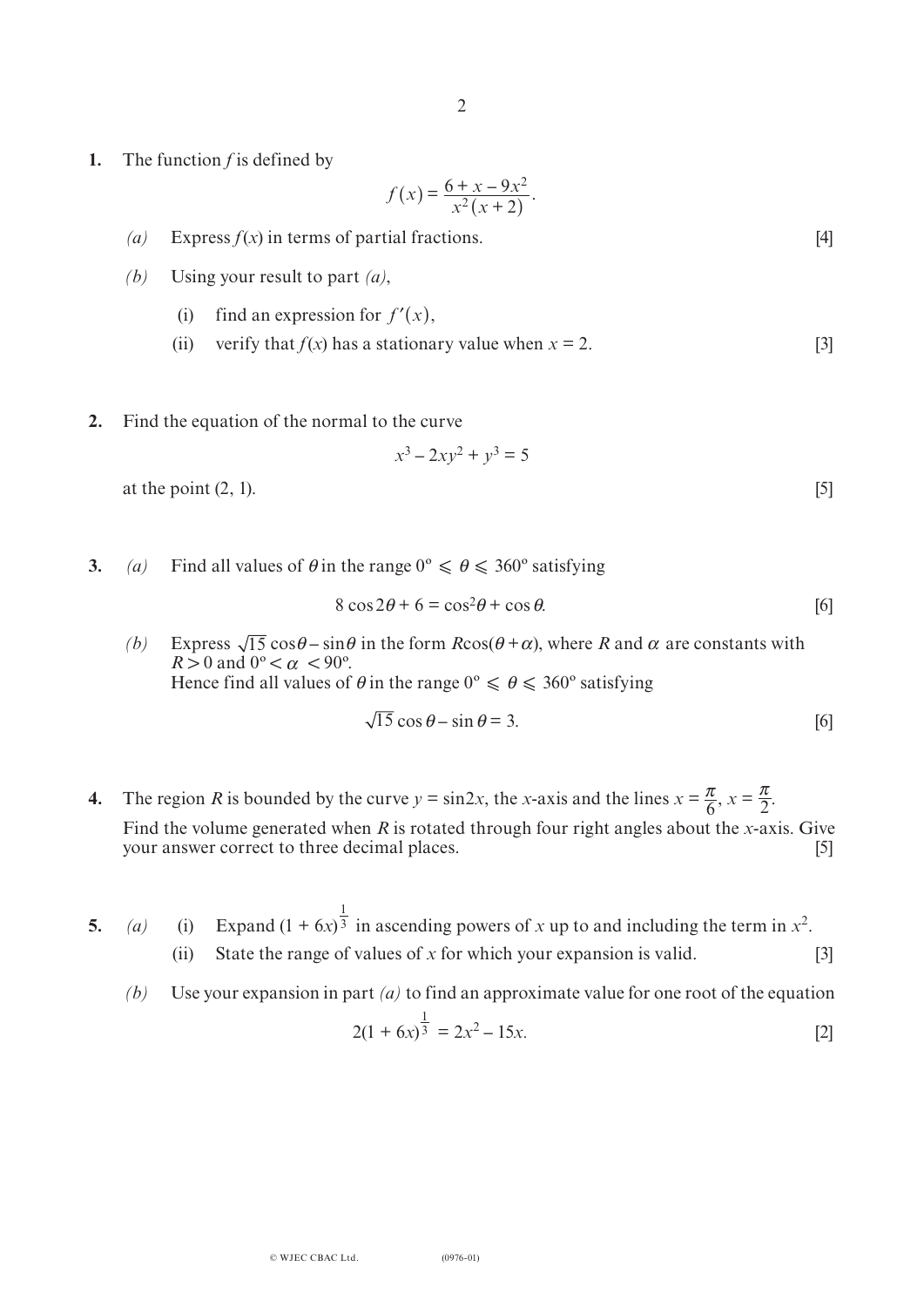**6.** The curve *C* has the parametric equations

$$
x = at, y = \frac{b}{t},
$$

where *a*, *b* are positive constants. The point *P* lies on *C* and has parameter *p*.

*(a)* Show that the equation of the tangent to *C* at the point *P* is

$$
ap^2y + bx - 2abp = 0.
$$
 [5]

- *(b)* The tangent to *C* at the point *P* meets the *x*-axis at the point *A* and the *y*-axis at the point *B*. Find the area of triangle *AOB*, where *O* denotes the origin. Give your answer in its simplest form. [3]
- *(c)* The point *D* has coordinates (2*a*, *b*). Show that there is no point *P* on *C* such that the tangent to *C* at the point *P* passes through *D*. [3]

7. (a) Find 
$$
\int (3x-1)\cos 2x \, dx
$$
. [4]

*(b)* Use the substitution  $u = 2x + 1$  to evaluate

$$
\int_0^1 \frac{x}{(2x+1)^3} \, \mathrm{d}x. \tag{5}
$$

- **8.** Part of the surface of a small lake is covered by green algae. The area of the lake covered by the algae at time *t* years is  $A m^2$ . The rate of increase of  $A$  is directly proportional to  $\sqrt{A}$ .
	- *(a)* Write down a differential equation satisfied by *A*. [1]
	- *(b)* The area of the lake covered by the algae at time  $t = 3$  is 64 m<sup>2</sup> and the area covered at time  $t = 5.5$  is 196 m<sup>2</sup>. Find an expression for *A* in terms of *t*. [6]

# **TURN OVER**